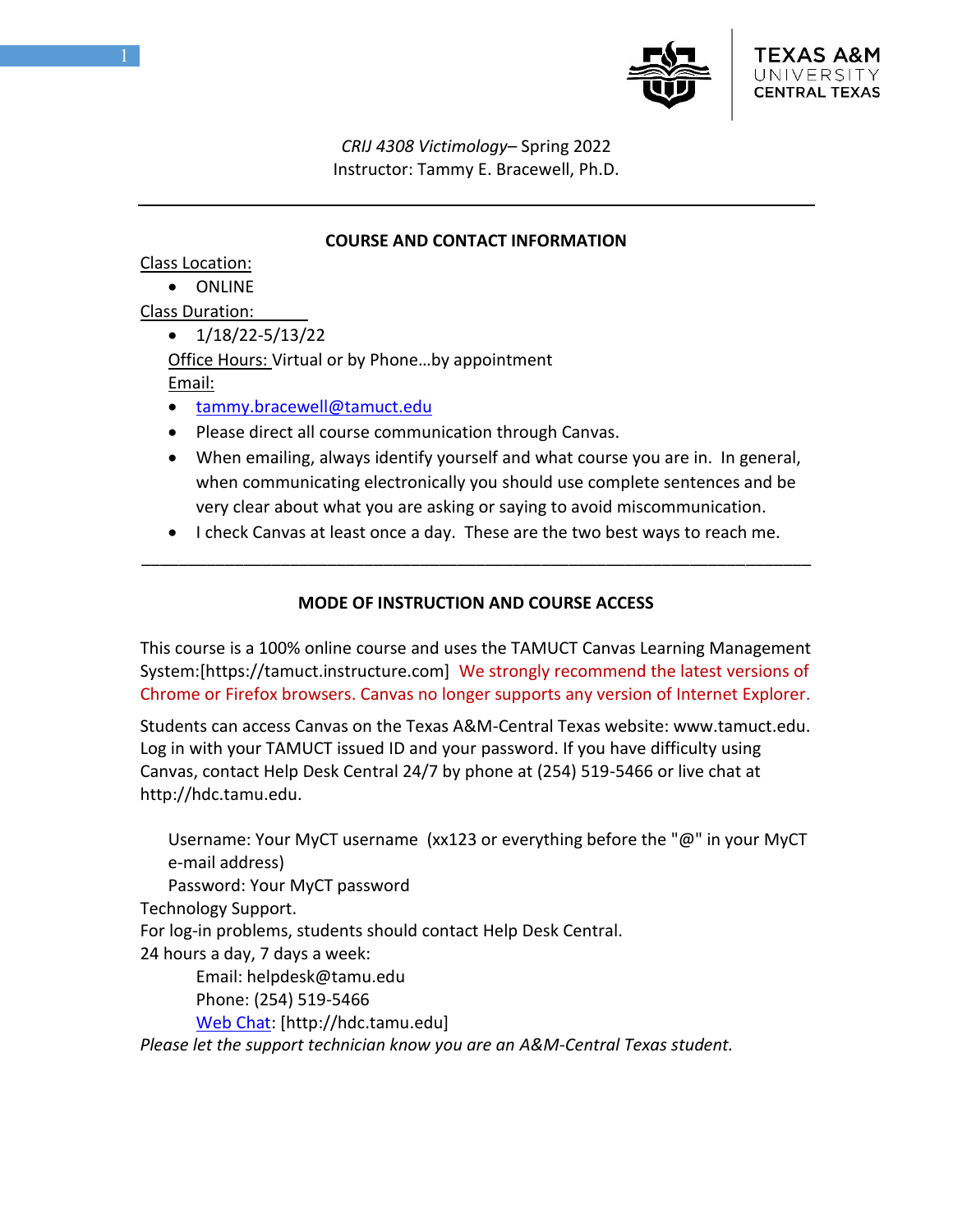### **Canvas Support**

Use the Canvas Help link, located at the bottom of the left-hand menu, for issues with Canvas. You can select "Chat with Canvas Support," submit a support request through "Report a Problem," or call the Canvas support line: 1-844-757-0953.

For issues related to course content and requirements, contact your instructor.

### **STUDENT-INSTRUCTOR INTERACTION**

This is an online class. Most communication between the instructor and students will be via Canvas and email and all students are able to schedule a telephone conference or WebEx meeting.

I will check and reply to student emails on a daily basis – students should expect a response within 24 hours when an email is sent during normal business hours M-F. Any deviations from this will be announced on Canvas. Checking Canvas frequently is important as this is where any class announcements will be posted.

It is HIGHLY recommended that you go into your "settings" in Canvas, select "notifications", and elect to receive emails when announcements are made. You are responsible for obtaining information in a timely manner.

**My preferred method of electronic student interaction is via Canvas.** All students should identify the class they are in, use proper salutations and signatures, identify a question, be succinct, and maintain professionalism in any correspondence. Additionally, students should check the syllabus before asking questions that are likely answered in the syllabus. .

\*\*\*You should generally expect a response within 24 hours. I do make exceptions for exams when I check messages more frequently. If you send a message on weekend, I may reply but please do not expect a reply until the following Monday unless it is during an exam\*\*\*

## **COURSE INFORMATION**

## **I. Catalog Description: Problems in CJ: Victimology. (3-0)**

Provides the student with the tools needed to critically evaluate Victimology in general. This course is designed, in part, to dispel myths and provide students with the tools needed to reach their own conclusions based upon the available research.

## **II. Expanded Course Description:**

This course will provide you with the tools to critically evaluate Victimology in general. This course is designed, in part, to dispel myths and provide you with the tools needed to reach your own conclusions based upon the available research. In addition to a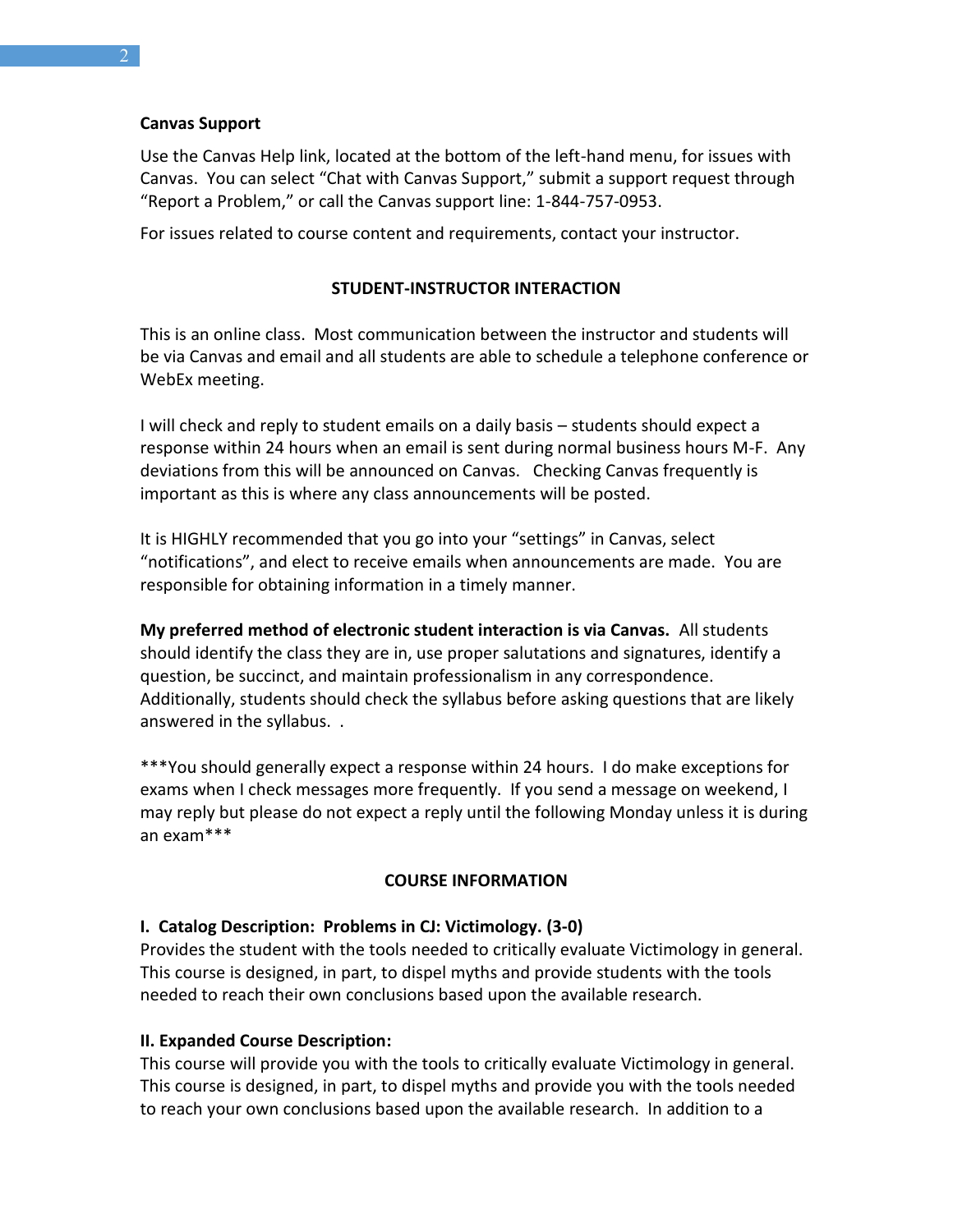normal textbook, you will also be critically evaluating academic articles to assist you in developing a healthy understanding of Victimology in the U.S.

## **III. Course Objectives:**

This course presents an overview of the functions and evolution of law enforcement in the United States. Specifically, you should leave class with a thorough understanding of several aspects of victimology, including the following areas:

- 1. Theories, both past and present, that relate to Victimology
- 2. The origins and history of Victimology in the United States including victims' rights
- 3. The criminal and civil process as it relates to victims
- 4. The personal effects of victimization as well as the economic impact of crime on individuals, organizations, and society
- 5. Applying legal and ethical principles to the field of victimology
- 6. The methodological challenges related to the study of particular victim groups and crime types

## **IV. Required Textbooks:**

Daigle, L. (2020). Victimology. 2<sup>nd</sup> Edition Thousand Oaks, CA: SAGE Publications. 9781544344126

# **V. Recommended Reading**

American Psychological Association. (2010). Publication manual of the American Psychological Association (6th ed.). Washington, DC: APA.

Struck, W., & White, E. B. *The elements of style*. (Any edition will do.)

**NOTE: The student is expected to have an adequate knowledge of the essentials of grammar and writing style and of the guidelines for paper organization and referencing in accordance with the APA Manual. If the student does NOT have adequate knowledge in these areas, then the purchase and use of the two Recommended Textbooks is highly recommended. Failure to provide written work in accordance with the essentials of acceptable, English writing style and APA guidelines will result in poor grades.**

\_\_\_\_\_\_\_\_\_\_\_\_\_\_\_\_\_\_\_\_\_\_\_\_\_\_\_\_\_\_\_\_\_\_\_\_\_\_\_\_\_\_\_\_\_\_\_\_\_\_\_\_\_\_\_\_\_\_\_\_\_\_\_\_\_\_\_\_\_\_\_\_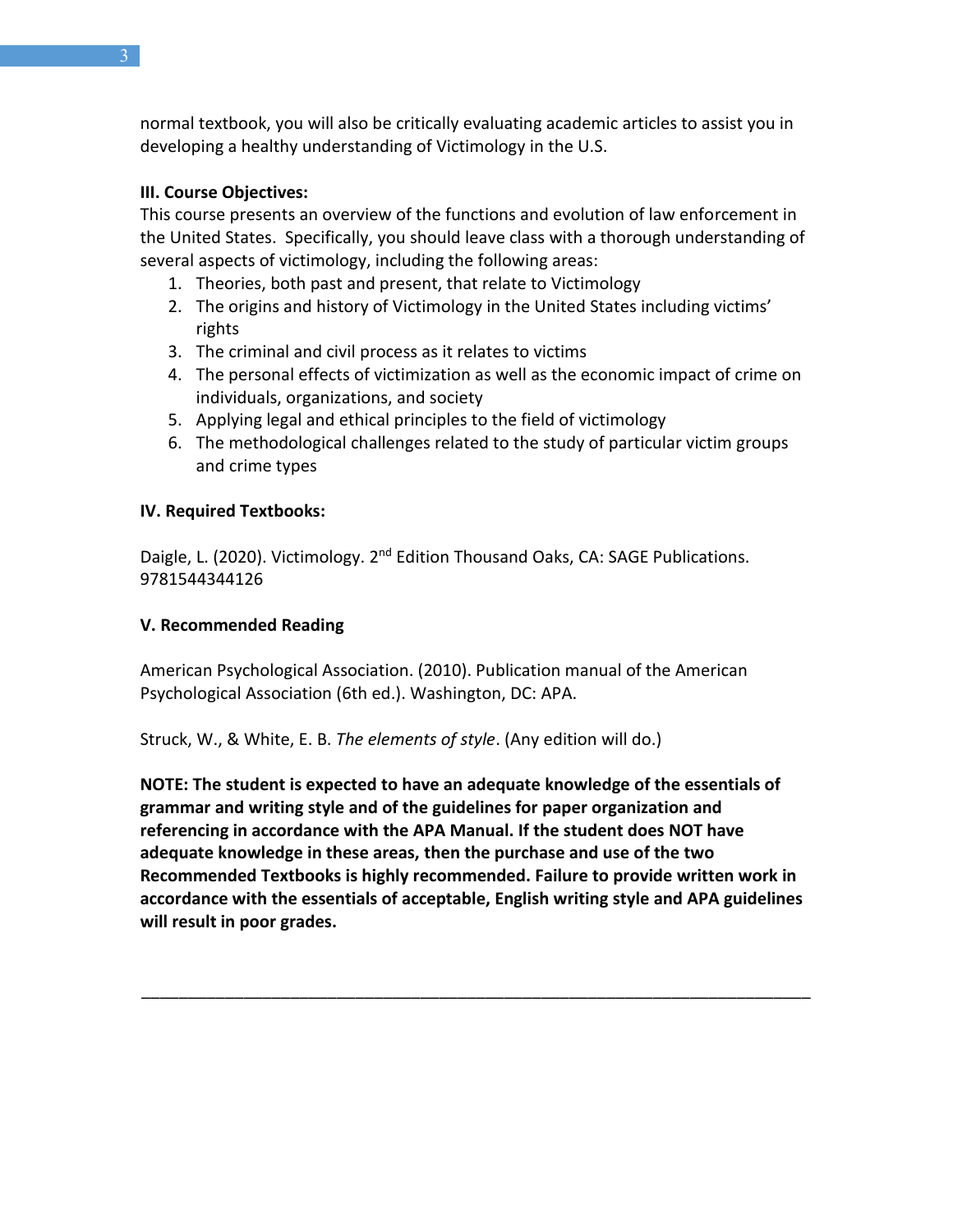#### **REQUIRED COURSE WORK**

#### **I. 7 Quizzes 20 pts each (140 points)**

There are 7 quizzes throughout this course that will cover the textbook. Each quiz is due on the Sunday of the week it is posted. You will have 20 minutes for each quiz and 1 attempt.

#### **II. 4 Video and Lecture Quizzes 15 pts each (60 points)**

Two of the recorded lectures on Canvas will have related quizzes. Two of the assigned videos on Canvas will have related quizzes. You will have 20 minutes for each quiz and 1 attempt. You should watch the video/lecture before attempting the quiz.

#### **III. 2 Program Reviews 50pts each (100 points)**

You will review two victim programs during the semester. See Canvas for detailed instructions.

#### **IV. 2 Exams 100pts each (200pts)**

## **\*\*\*\*\*\*PLEASE TAKE NOTE OF DUE DATES AND TIMES…EVERY SEMESTER STUDENTS LOSE POINTS FOR NOT POSTING ON TIME\*\*\*\*\*\***

#### **Grading Criteria Rubric and Conversion:**

Final course grades will be assessed on the following scale:

| Assignment             |   | Points     | My    |
|------------------------|---|------------|-------|
|                        |   |            | Grade |
| Quizzes                |   | 140 points |       |
| Video/Lecture          |   | 60 points  |       |
| Quizzes                |   |            |       |
| <b>Program Reviews</b> |   | 100 points |       |
| Exams                  |   | 200 Points |       |
| <b>Total</b>           |   | 500        |       |
| 447-500 points         | А |            |       |
| 397-446 points         | В |            |       |
| 347-398 points         | C |            |       |
| 297-346 points         | D |            |       |
| <297 points            | F |            |       |

**At the end of the semester there will be NO curve and no extra points given. It is up to YOU to ensure you have the grade you want.**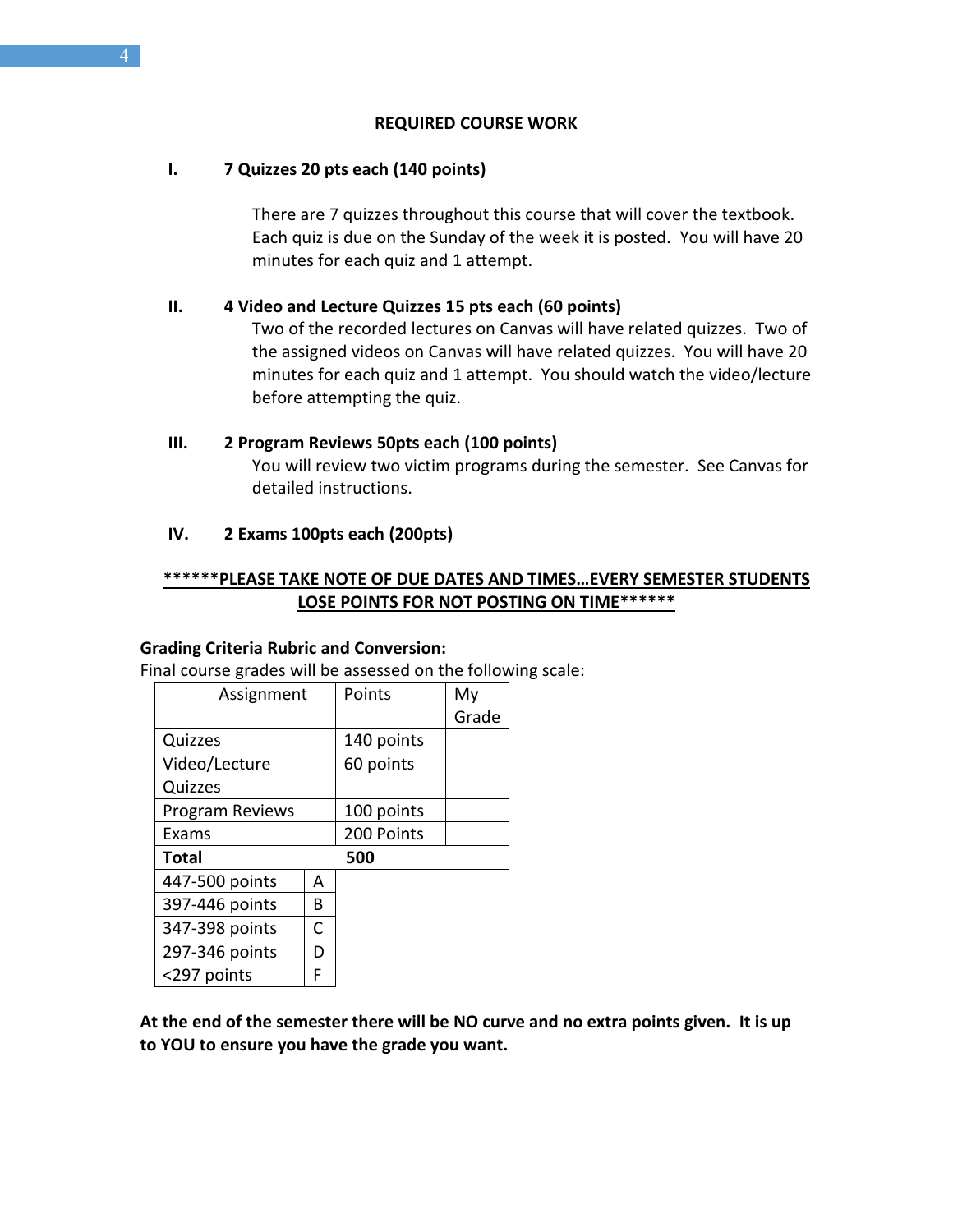**VI. Posting of grades**

All grades will be posted in the Canvas grade book

### **OTHER INFORMATION REGARDING THE COURSE**

**I. Late assignments:** Late assignments will not be accepted.

**II. Supplementary Material:** Additional information may be given that supplement the topics to be addressed. This supplementary material is designed to broaden the educational experience and create more variety to the usual lecture/discussion format of class presentations. You are responsible for all information in the supplementary material.

**III. Extra Credit:** Extra credit is not available in this class.

**IV. Note:** I will ONLY accept assignments that are submitted properly: through Canvas. Do not email or send me a message with an attachment. You MUST submit the assignment in the appropriate location within the assignments section. Additionally, if you have questions….ASK! Do not delay, if you are receiving low grades on your assignments and do not know why….ASK!

**V. Posting of Grades:** All student grades will be posted in the Canvas grade book and students should monitor their grading status through this tool.

**VI. Module Organization:** We will cover approximately one chapter per week. Please take note that the chapters are organized in pairs, spanning two modules. For example, there is information for Chapters 1 and 2 in both Week 1 and Week 2 modules.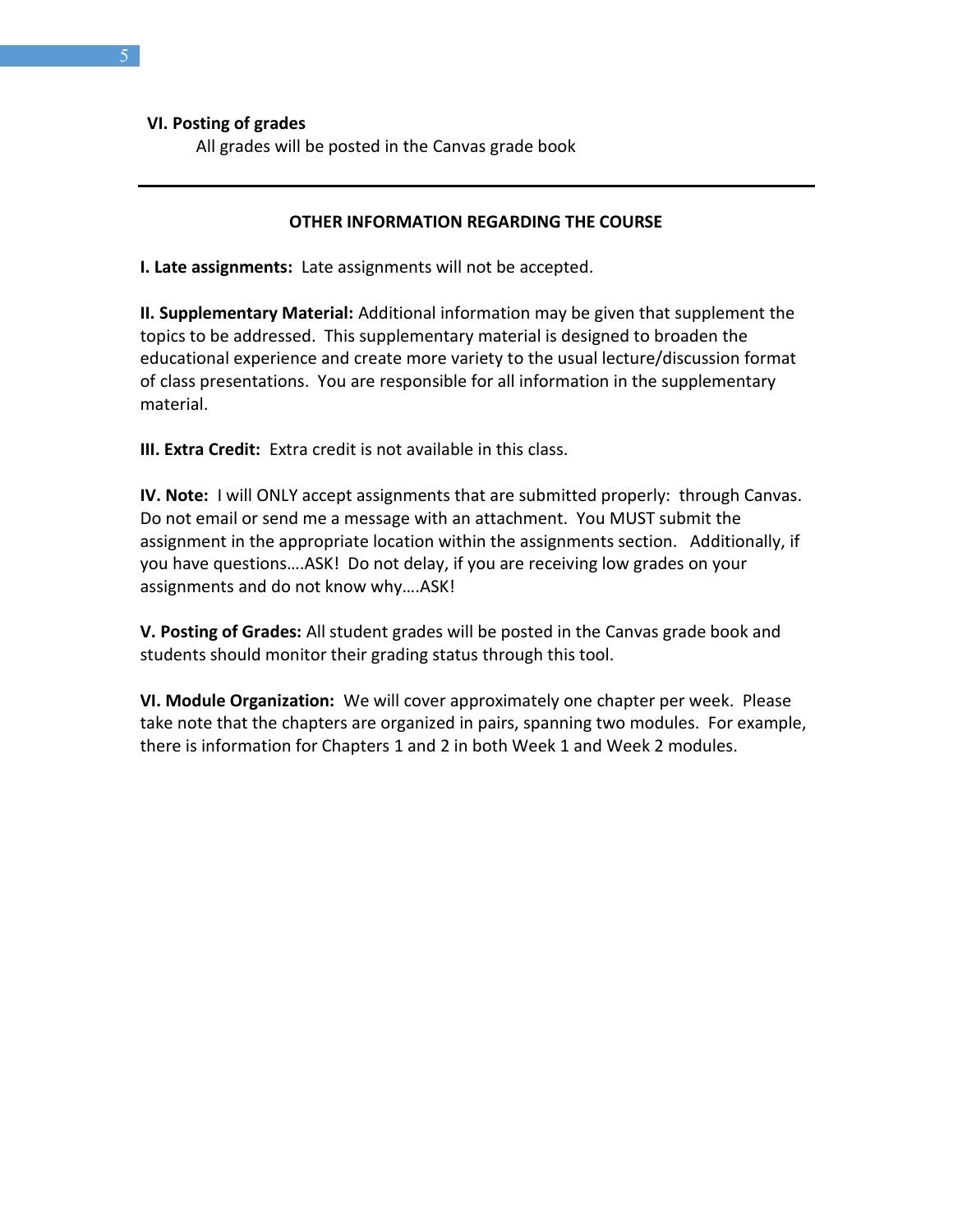#### **COURSE CALENDAR**

# Subject to revision, if necessary, during the semester **\*\*\*\*\*Note: additional reading assignments may be assigned throughout the semester, you will be notified via instructor announcements\*\*\*\*\***

|      | Course Outline and Assignment Scriedule |                                                                     |         |  |
|------|-----------------------------------------|---------------------------------------------------------------------|---------|--|
| 1/18 | Syllabus<br>Ch <sub>1</sub>             | <b>Introduction Journal Entry</b><br>Attendance Quiz/Acknowledgment | Week 1  |  |
|      |                                         |                                                                     |         |  |
| 1/24 | Ch <sub>2</sub>                         | Quiz 1                                                              | Week 2  |  |
| 1/31 | Ch <sub>3</sub>                         | Video Quiz 1                                                        | Week 3  |  |
| 2/7  | Ch <sub>4</sub>                         | Quiz 2                                                              | Week 4  |  |
| 2/14 | Ch <sub>5</sub>                         | Lecture Quiz 1                                                      | Week 5  |  |
| 2/21 | Ch <sub>6</sub>                         | Quiz 3                                                              | Week 6  |  |
| 2/28 | Ch <sub>7</sub>                         | Program Review 1 Due                                                | Week 7  |  |
| 3/7  | Ch 8                                    | Quiz 4                                                              | Week 8  |  |
| 3/14 | <b>Spring Break</b>                     |                                                                     |         |  |
| 3/21 | <b>Midterm</b>                          | <b>Available March 11-14</b>                                        | Week 9  |  |
| 3/28 | Ch <sub>9</sub>                         | Video Quiz 2                                                        | Week 10 |  |
| 4/4  | Ch 10                                   | Quiz 5                                                              | Week 11 |  |
| 4/11 | Ch 11                                   | Lecture Quiz 2                                                      | Week 12 |  |
| 4/18 | Ch 12                                   | Quiz 6                                                              | Week 13 |  |
| 4/25 | Ch 13                                   | Quiz 7                                                              | Week 14 |  |
| 5/2  |                                         | Program Review 2 Due                                                | Week 15 |  |
| 5/9  | <b>Final Exam</b>                       | <b>Available May 9-12</b>                                           | Week 16 |  |

### **V. Course Outline and Assignment Schedule**

#### **Important University Dates**

*https://www.tamuct.edu/registrar/academic-calendar.html*

#### **Emergency Warning System for Texas A&M University-Central Texas**

SafeZone provides a public safety application that gives you the ability to call for help with the push of a button. It also provides Texas A&M University-Central Texas the ability to communicate emergency information quickly via push notifications, email, and text messages. All students automatically receive email and text messages via their myCT accounts.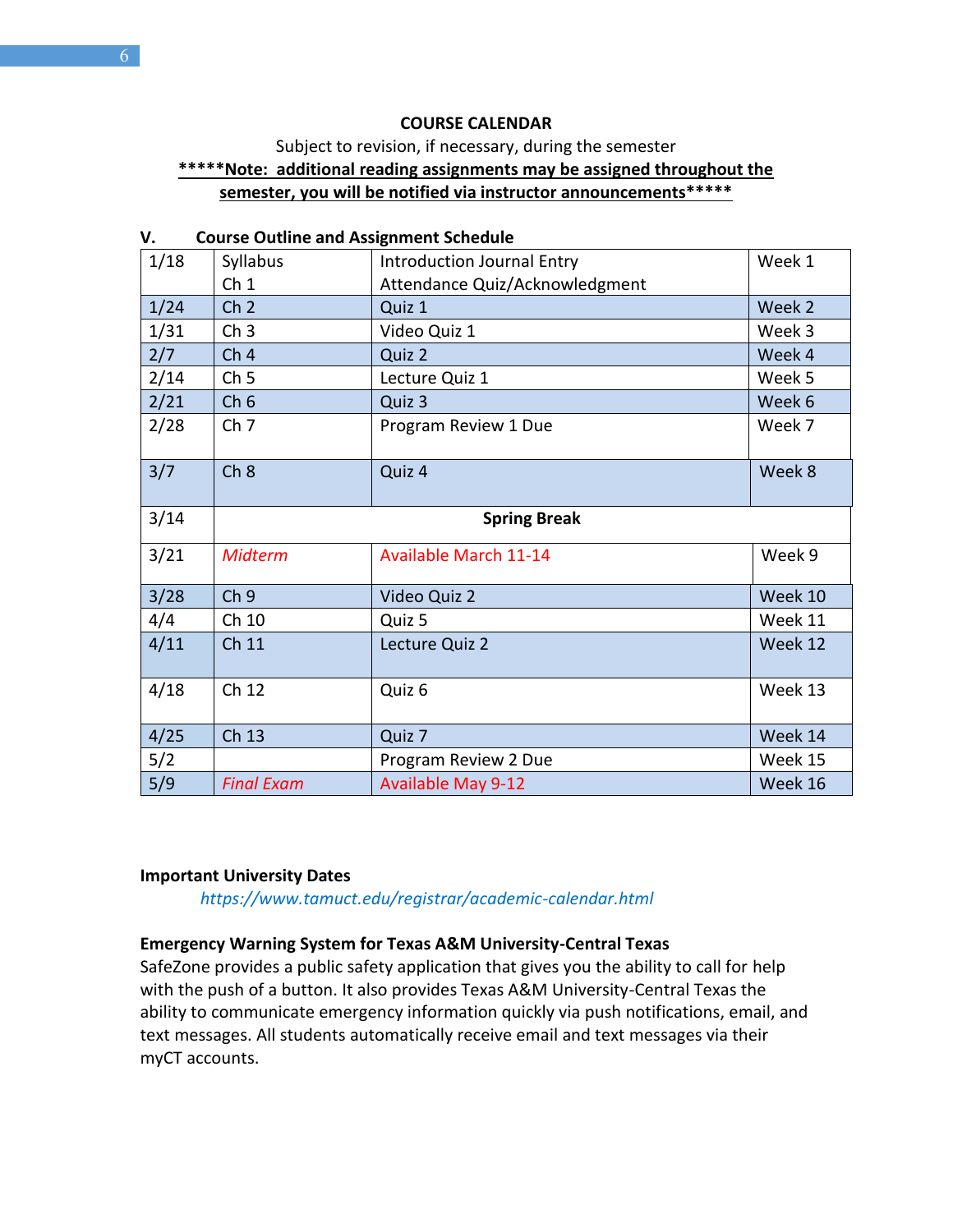Downloading SafeZone allows access to push notifications and enables you to connect directly for help through the app. You can download SafeZone from the app store and use your myCT credentials to log in. If you would like more information, you can visit the SafeZone website [www.safezoneapp.com].

To register SafeZone on your phone, please follow these 3 easy steps:

1. Download the SafeZone App from your phone store using the link below:

O iPhone/iPad: [https://apps.apple.com/app/safezone/id533054756] O Android Phone / Tablet

[https://play.google.com/store/apps/details?id=com.criticalarc.safezoneapp]

2. Launch the app and enter your myCT email address (e.g. {name}@tamuct.edu)

3. Complete your profile and accept the terms of service

# **UNIVERSITY RESOURCES, PROCEDURES, AND GUIDELINES**

Drop Policy

If you discover that you need to drop this class, you must complete the [Drop Request](https://dynamicforms.ngwebsolutions.com/casAuthentication.ashx?InstID=eaed95b9-f2be-45f3-a37d-46928168bc10&targetUrl=https%3A%2F%2Fdynamicforms.ngwebsolutions.com%2FSubmit%2FForm%2FStart%2F53b8369e-0502-4f36-be43-f02a4202f612) Dynamic Form through Warrior Web.

[https://dynamicforms.ngwebsolutions.com/casAuthentication.ashx?InstID=eaed95b9 f2be-45f3-a37d-

46928168bc10&targetUrl=https%3A%2F%2Fdynamicforms.ngwebsolutions.com%2FSu bmit%2FForm%2FStart%2F53b8369e-0502-4f36-be43-f02a4202f612].

Faculty cannot drop students; this is always the responsibility of the student. The Registrar's Office will provide a deadline on the Academic Calendar for which the form must be completed. Once you submit the completed form to the Registrar's Office, you must go into Warrior Web and confirm that you are no longer enrolled. If you still show as enrolled, FOLLOW-UP with the Registrar's Office immediately. You are to attend class until the procedure is complete to avoid penalty for absence. Should you miss the drop deadline or fail to follow the procedure, you will receive an F in the course, which may affect your financial aid and/or VA educational benefits.

# Academic Integrity

Texas A&M University-Central Texas values the integrity of the academic enterprise and strives for the highest standards of academic conduct. A&M-Central Texas expects its students, faculty, and staff to support the adherence to high standards of personal and scholarly conduct to preserve the honor and integrity of the creative community. Any deviation by students from this expectation may result in a failing grade for the assignment and potentially a failing grade for the course. All academic misconduct concerns will be referred to the Office of Student Conduct. When in doubt on collaboration, citation, or any issue, please contact your instructor before taking a course of action.

For more [information](https://nam04.safelinks.protection.outlook.com/?url=https%3A%2F%2Fwww.tamuct.edu%2Fstudent-affairs%2Fstudent-conduct.html&data=04%7C01%7Clisa.bunkowski%40tamuct.edu%7Ccfb6e486f24745f53e1a08d910055cb2%7C9eed4e3000f744849ff193ad8005acec%7C0%7C0%7C637558437485252160%7CUnknown%7CTWFpbGZsb3d8eyJWIjoiMC4wLjAwMDAiLCJQIjoiV2luMzIiLCJBTiI6Ik1haWwiLCJXVCI6Mn0%3D%7C1000&sdata=yjftDEVHvLX%2FhM%2FcFU0B99krV1RgEWR%2BJ%2BhvtoR6TYk%3D&reserved=0) regarding the Student Conduct process, [https://www.tamuct.edu/student-affairs/student-conduct.html].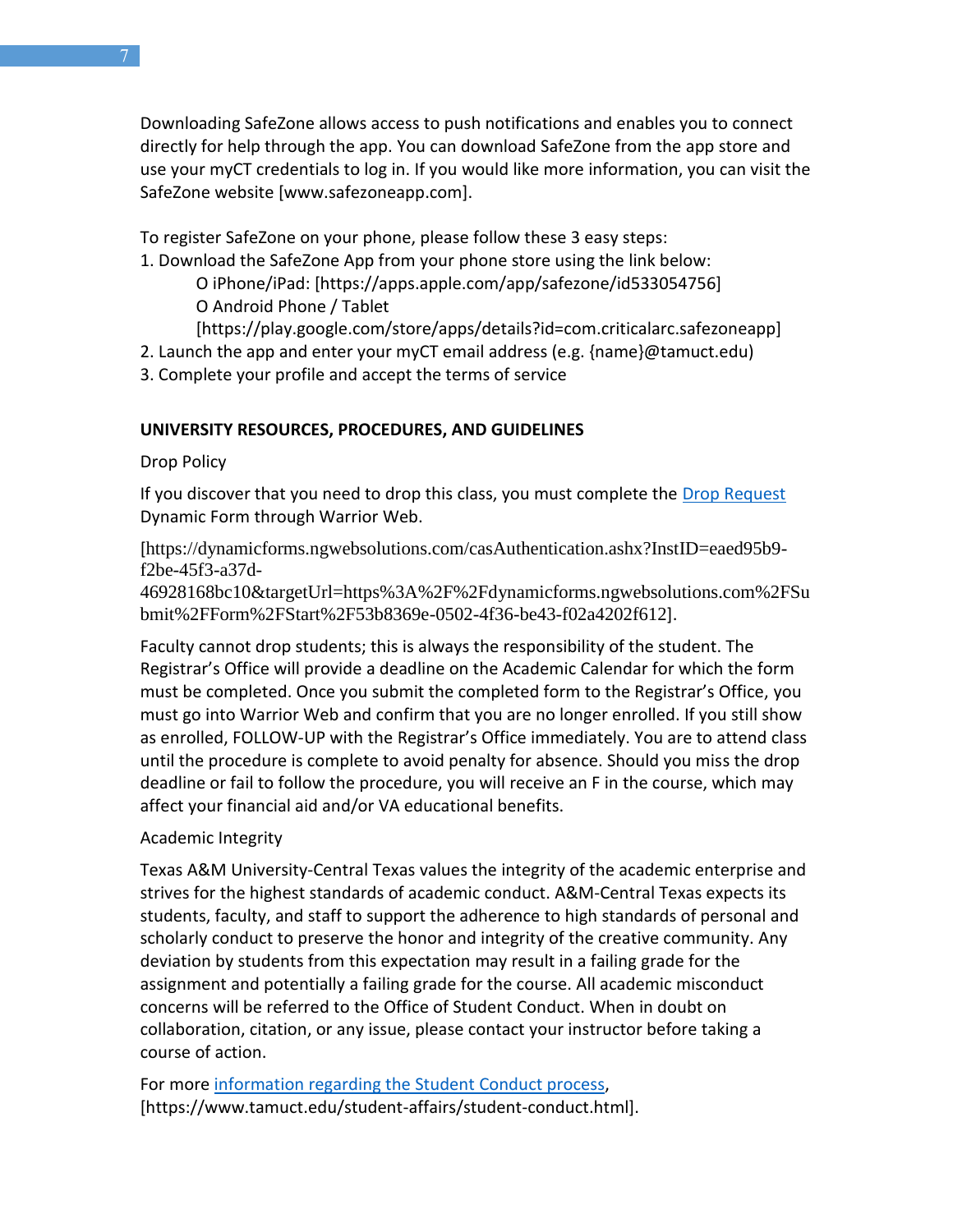If you know of potential honor violations by other students, you may [submit](https://nam04.safelinks.protection.outlook.com/?url=https%3A%2F%2Fcm.maxient.com%2Freportingform.php%3FTAMUCentralTexas%26layout_id%3D0&data=04%7C01%7Clisa.bunkowski%40tamuct.edu%7Ccfb6e486f24745f53e1a08d910055cb2%7C9eed4e3000f744849ff193ad8005acec%7C0%7C0%7C637558437485262157%7CUnknown%7CTWFpbGZsb3d8eyJWIjoiMC4wLjAwMDAiLCJQIjoiV2luMzIiLCJBTiI6Ik1haWwiLCJXVCI6Mn0%3D%7C1000&sdata=CXGkOa6uPDPX1IMZ87z3aZDq2n91xfHKu4MMS43Ejjk%3D&reserved=0) a report, [https://cm.maxient.com/reportingform.php?TAMUCentralTexas&layout\_id=0].

#### Academic Accommodations

At Texas A&M University-Central Texas, we value an inclusive learning environment where every student has an equal chance to succeed and has the right to a barrier-free education. The Warrior Center for Student Success, Equity and Inclusion is responsible for ensuring that students with a disability receive equal access to the university's programs, services and activities. If you believe you have a disability requiring reasonable accommodations, please contact the Office of Access and Inclusion, WH-212; or call (254) 501-5836. Any information you provide is private and confidential and will be treated as such.

For more information, please visit our **Access & Inclusion Canvas page (log-in required)** [https://tamuct.instructure.com/courses/717]

Important information for Pregnant and/or Parenting Students

Texas A&M University-Central Texas supports students who are pregnant and/or parenting. In accordance with requirements of Title IX and related guidance from US Department of Education's Office of Civil Rights, the Dean of Student Affairs' Office can assist students who are pregnant and/or parenting in seeking accommodations related to pregnancy and/or parenting. Students should seek out assistance as early in the pregnancy as possible. For more information, please visit [Student Affairs](https://www.tamuct.edu/student-affairs/pregnant-and-parenting-students.html) [https://www.tamuct.edu/student-affairs/pregnant-and-parenting-students.html]. Students may also contact the institution's Title IX Coordinator. If you would like to read more about these [requirements and guidelines](http://www2.ed.gov/about/offices/list/ocr/docs/pregnancy.pdf) online, please visit the website [http://www2.ed.gov/about/offices/list/ocr/docs/pregnancy.pdf].

Title IX of the Education Amendments Act of 1972 prohibits discrimination on the basis of sex and gender–including pregnancy, parenting, and all related conditions. A&M-Central Texas is able to provide flexible and individualized reasonable accommodation to pregnant and parenting students. All pregnant and parenting students should contact the Associate Dean in the Division of Student Affairs at (254) 501-5909 to seek out assistance. Students may also contact the University's Title IX Coordinator.

#### **Tutoring**

Tutoring is available to all A&M-Central Texas students, both virtually and in-person. Student success coaching is available online upon request.

If you have a question, are interested in becoming a tutor, or in need of success coaching contact the Warrior Center for Student Success, Equity and Inclusion at (254) 501-5836, visit the Warrior Center at 212 Warrior Hall, or by emailing [WarriorCenter@tamuct.edu.](mailto:WarriorCenter@tamuct.edu)

To schedule tutoring sessions and view tutor availability, please visit Tutor [Matching](https://tutormatchingservice.com/TAMUCT) [Services](https://tutormatchingservice.com/TAMUCT) [https://tutormatchingservice.com/TAMUCT] or visit the Tutoring Center in 111 Warrior Hall.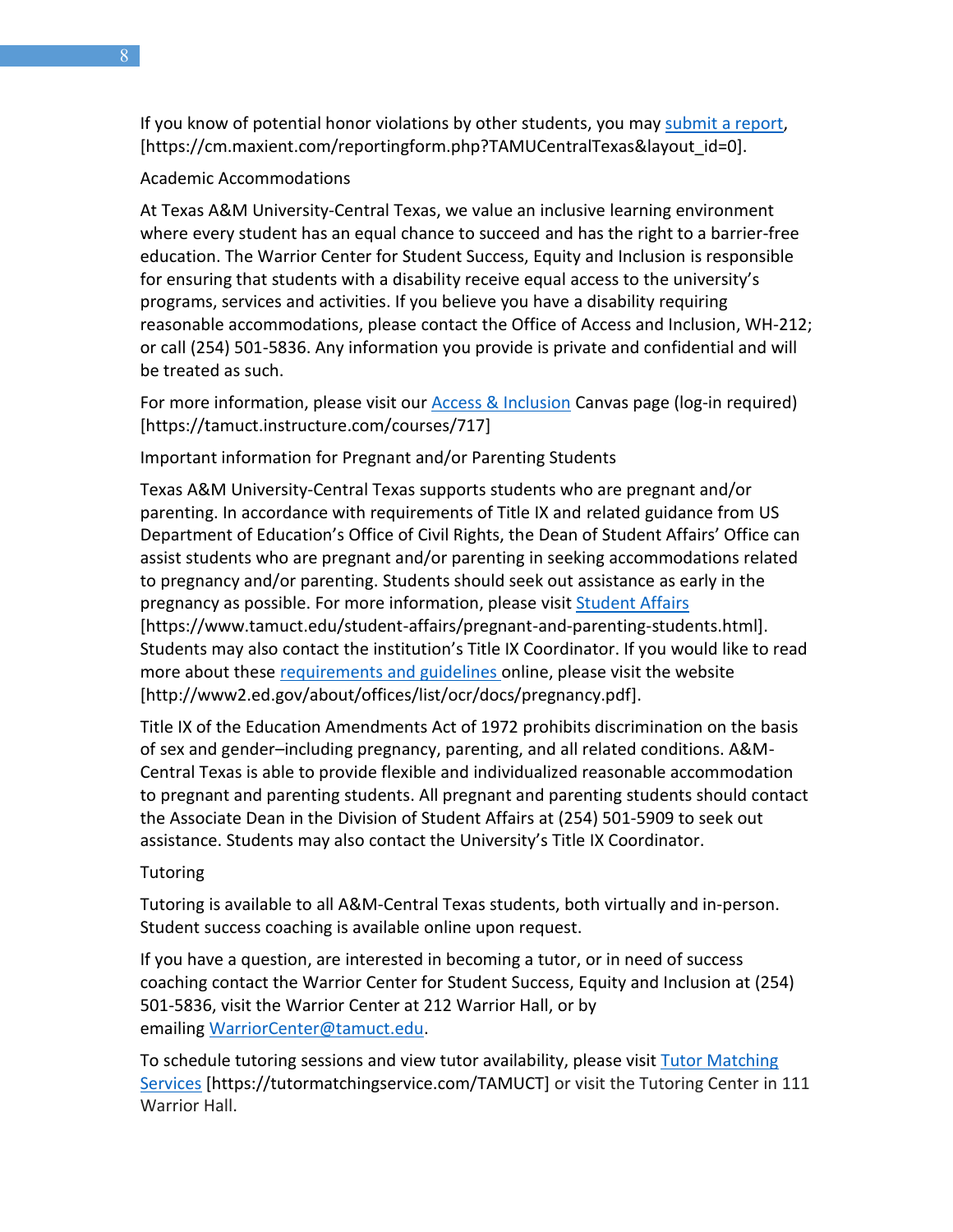Chat live with a remote tutor 24/7 for almost any subject from on your computer! Tutor.com is an online tutoring platform that enables A&M-Central Texas students to log in and receive online tutoring support at no additional cost. This tool provides tutoring in over 40 subject areas except writing support. Access Tutor.com through Canvas.

University Writing Center

University Writing Center: Located in Warrior Hall 416, the University Writing Center (UWC) at Texas A&M University–Central Texas (A&M–Central Texas) is a free service open to all A&M–Central Texas students. For the Spring 2022 semester, the hours of operation are from 10:00 a.m.-5:00 p.m. Monday thru Thursday in Warrior Hall 416 (with online tutoring available every hour as well) with satellite hours available online only Monday thru Thursday from 6:00-9:00 p.m. and Saturday 12:00-3:00 p.m.

Tutors are prepared to help writers of all levels and abilities at any stage of the writing process. While tutors will not write, edit, or grade papers, they will assist students in developing more effective composing practices. By providing a practice audience for students' ideas and writing, our tutors highlight the ways in which they read and interpret students' texts, offering guidance and support throughout the various stages of the writing process. In addition, students may work independently in the UWC by checking out a laptop that runs the Microsoft Office suite and connects to WIFI, or by consulting our resources on writing, including all of the relevant style guides. Whether you need help brainstorming ideas, organizing an essay, proofreading, understanding proper citation practices, or just want a quiet place to work, the UWC is here to help!

Students may arrange a one-to-one session with a trained and experienced writing tutor by making an appointment via [WCOnline](https://tamuct.mywconline.com/) [https://tamuct.mywconline.com/]. In addition, you can email Dr. Bruce Bowles Jr. at bruce.bowles@tamuct.edu if you have any questions about the UWC, need any assistance with scheduling, or would like to schedule a recurring appointment with your favorite tutor by making an appointment via [WCOnline](https://tamuct.mywconline.com/) [https://tamuct.mywconline.com/]. In addition, you can email Dr. Bruce Bowles Jr. at bruce.bowles@tamuct.edu if you have any questions about the UWC, need any assistance with scheduling, or would like to schedule a recurring appointment with your favorite tutor.

## University Library

The University Library provides many services in support of research across campus and at a distance. We offer over 200 electronic databases containing approximately 400,000 eBooks and 82,000 journals, in addition to the 96,000 items in our print collection, which can be mailed to students who live more than 50 miles from campus. Research guides for each subject taught at A&M-Central Texas are available through our website to help students navigate these resources. On campus, the library offers technology including cameras, laptops, microphones, webcams, and digital sound recorders.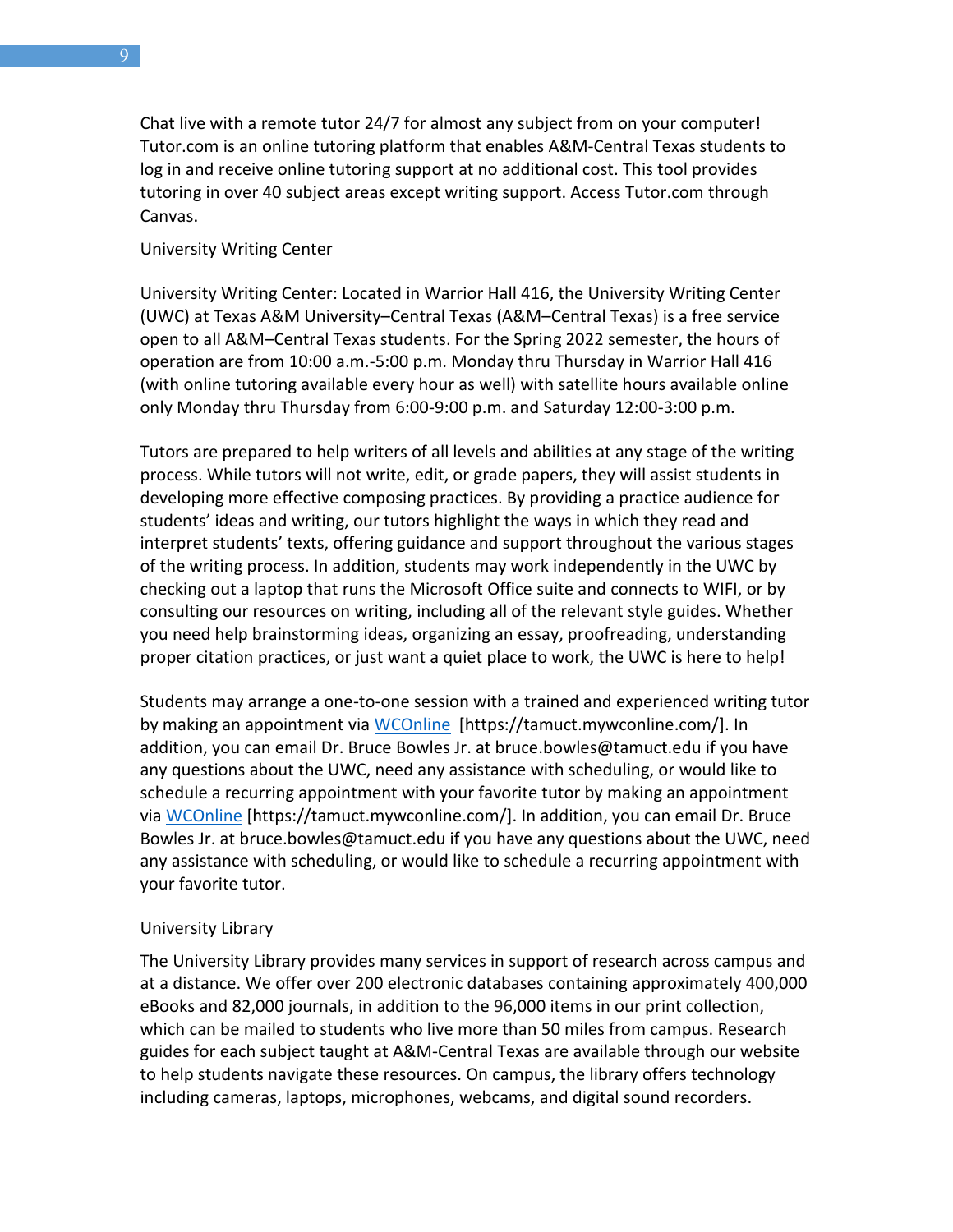Research assistance from a librarian is also available 24 hours a day through our online chat service, and at the reference desk when the library is open. Research sessions can be scheduled for more comprehensive assistance, and may take place virtually through WebEx, Microsoft Teams or in-person at the library. Schedule an [appointment](https://nam04.safelinks.protection.outlook.com/?url=https%3A%2F%2Ftamuct.libcal.com%2Fappointments%2F%3Fg%3D6956&data=04%7C01%7Clisa.bunkowski%40tamuct.edu%7Cde2c07d9f5804f09518008d9ab7ba6ff%7C9eed4e3000f744849ff193ad8005acec%7C0%7C0%7C637729369835011558%7CUnknown%7CTWFpbGZsb3d8eyJWIjoiMC4wLjAwMDAiLCJQIjoiV2luMzIiLCJBTiI6Ik1haWwiLCJXVCI6Mn0%3D%7C3000&sdata=KhtjgRSAw9aq%2FoBsB6wyu8b7PSuGN5EGPypzr3Ty2No%3D&reserved=0) [here](https://nam04.safelinks.protection.outlook.com/?url=https%3A%2F%2Ftamuct.libcal.com%2Fappointments%2F%3Fg%3D6956&data=04%7C01%7Clisa.bunkowski%40tamuct.edu%7Cde2c07d9f5804f09518008d9ab7ba6ff%7C9eed4e3000f744849ff193ad8005acec%7C0%7C0%7C637729369835011558%7CUnknown%7CTWFpbGZsb3d8eyJWIjoiMC4wLjAwMDAiLCJQIjoiV2luMzIiLCJBTiI6Ik1haWwiLCJXVCI6Mn0%3D%7C3000&sdata=KhtjgRSAw9aq%2FoBsB6wyu8b7PSuGN5EGPypzr3Ty2No%3D&reserved=0) [https://tamuct.libcal.com/appointments/?g=6956]. Assistance may cover many topics, including how to find articles in peer-reviewed journals, how to cite resources, and how to piece together research for written assignments.

Our 27,000-square-foot facility on the A&M-Central Texas main campus includes student lounges, private study rooms, group work spaces, computer labs, family areas suitable for all ages, and many other features. Services such as interlibrary loan, TexShare, binding, and laminating are available. The library frequently offers workshops, tours, readings, and other events. For more information, please visit our Library [website](https://nam04.safelinks.protection.outlook.com/?url=https%3A%2F%2Ftamuct.libguides.com%2Findex&data=04%7C01%7Clisa.bunkowski%40tamuct.edu%7C7d8489e8839a4915335f08d916f067f2%7C9eed4e3000f744849ff193ad8005acec%7C0%7C0%7C637566044056484222%7CUnknown%7CTWFpbGZsb3d8eyJWIjoiMC4wLjAwMDAiLCJQIjoiV2luMzIiLCJBTiI6Ik1haWwiLCJXVCI6Mn0%3D%7C1000&sdata=2R755V6rcIyedGrd4Os5rkgn1PvhHKU3kUV1vBKiHFo%3D&reserved=0) [http://tamuct.libguides.com/index].

#### **OPTIONAL POLICY STATEMENTS**

#### A Note about Sexual Violence at A&M-Central Texas

Sexual violence is a serious safety, social justice, and public health issue. The university offers support for anyone struggling with these issues. University faculty are mandated reporters, so if someone discloses that they were sexually assaulted (or a victim of Domestic/Dating Violence or Stalking) while a student at TAMUCT, faculty members are required to inform the Title IX Office. If you want to discuss any of these issues confidentially, you can do so through Student Wellness and Counseling (254-501-5955) located on the second floor of Warrior Hall (207L).

Sexual violence can occur on our campus because predators often feel emboldened, and victims often feel silenced or shamed. It is incumbent on ALL of us to find ways to actively create environments that tell predators we don't agree with their behaviors and tell survivors we will support them. Your actions matter. Don't be a bystander; be an agent of change. For additional information on campus policy and resources visit the [Title IX webpage](https://www.tamuct.edu/compliance/titleix.html) [\[https://www.tamuct.edu/compliance/titleix.html\]](https://www.tamuct.edu/compliance/titleix.html).

#### **Behavioral Intervention**

Texas A&M University-Central Texas cares about the safety, health, and well-being of its students, faculty, staff, and community. If you are aware of individuals for whom you have a concern, please make a referral to the Behavioral Intervention Team. Referring your concern shows you care. You can complete the [referral](https://cm.maxient.com/reportingform.php?TAMUCentralTexas&layout_id=2) online [https://cm.maxient.com/reportingform.php?TAMUCentralTexas&layout\_id=2].

Anonymous referrals are accepted. Please see the [Behavioral Intervention Team](https://www.tamuct.edu/bit) website for more information [https://www.tamuct.edu/bit]. If a person's behavior poses an imminent threat to you or another, contact 911 or A&M-Central Texas University Police at 254-501-5805.